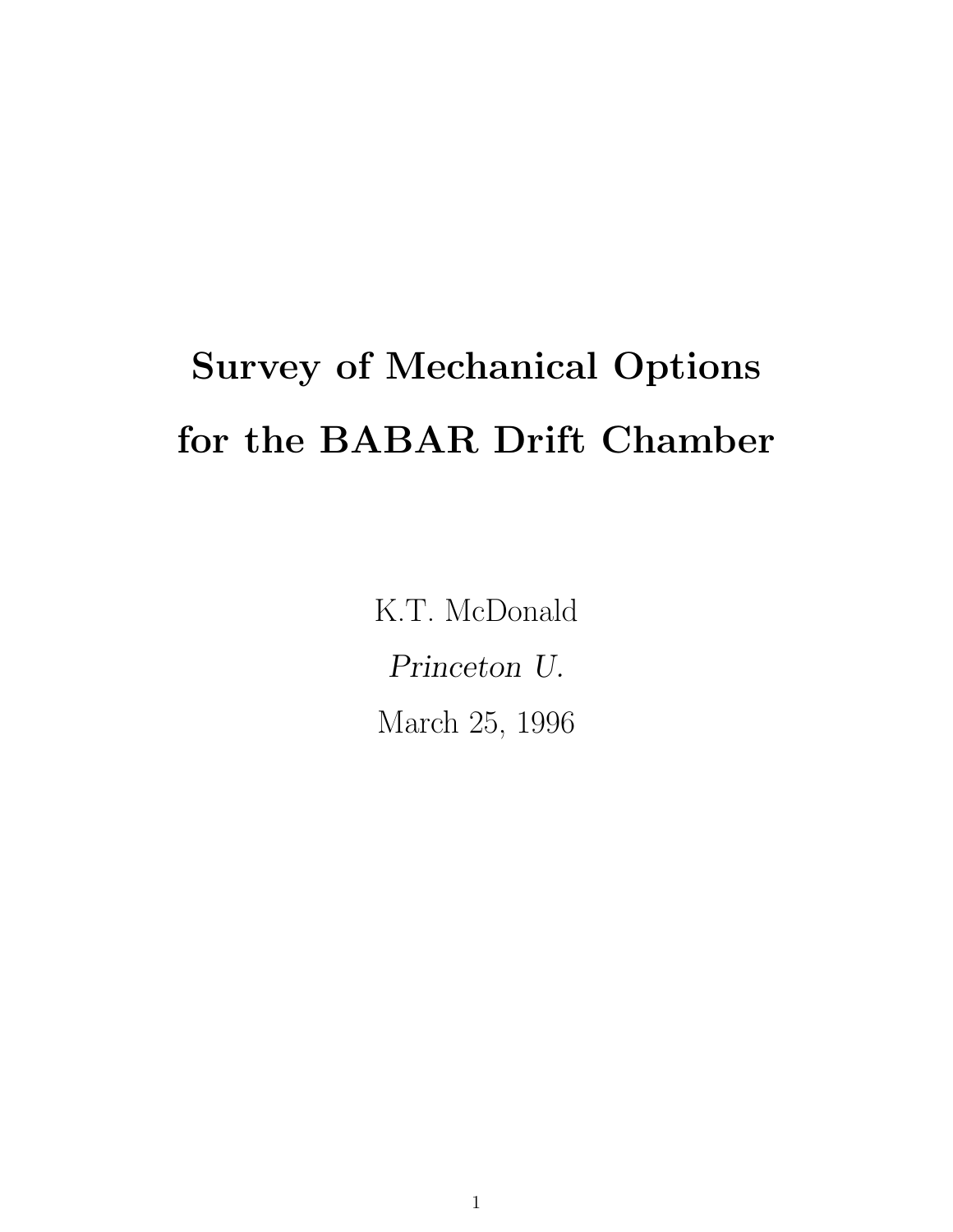# The Goal

Deliver a low mass drift chamber (a box with 200,000 parts) for installation in BABAR by June 1998 ( $7 \times 10^7$  s from now).

#### The Risk

Options are under consideration for several major technology choices that still involve R&D.

Long-term impact: might not meet schedule.

Short-term impact: the attendant uncertainty tends to block progress on other aspects of the project.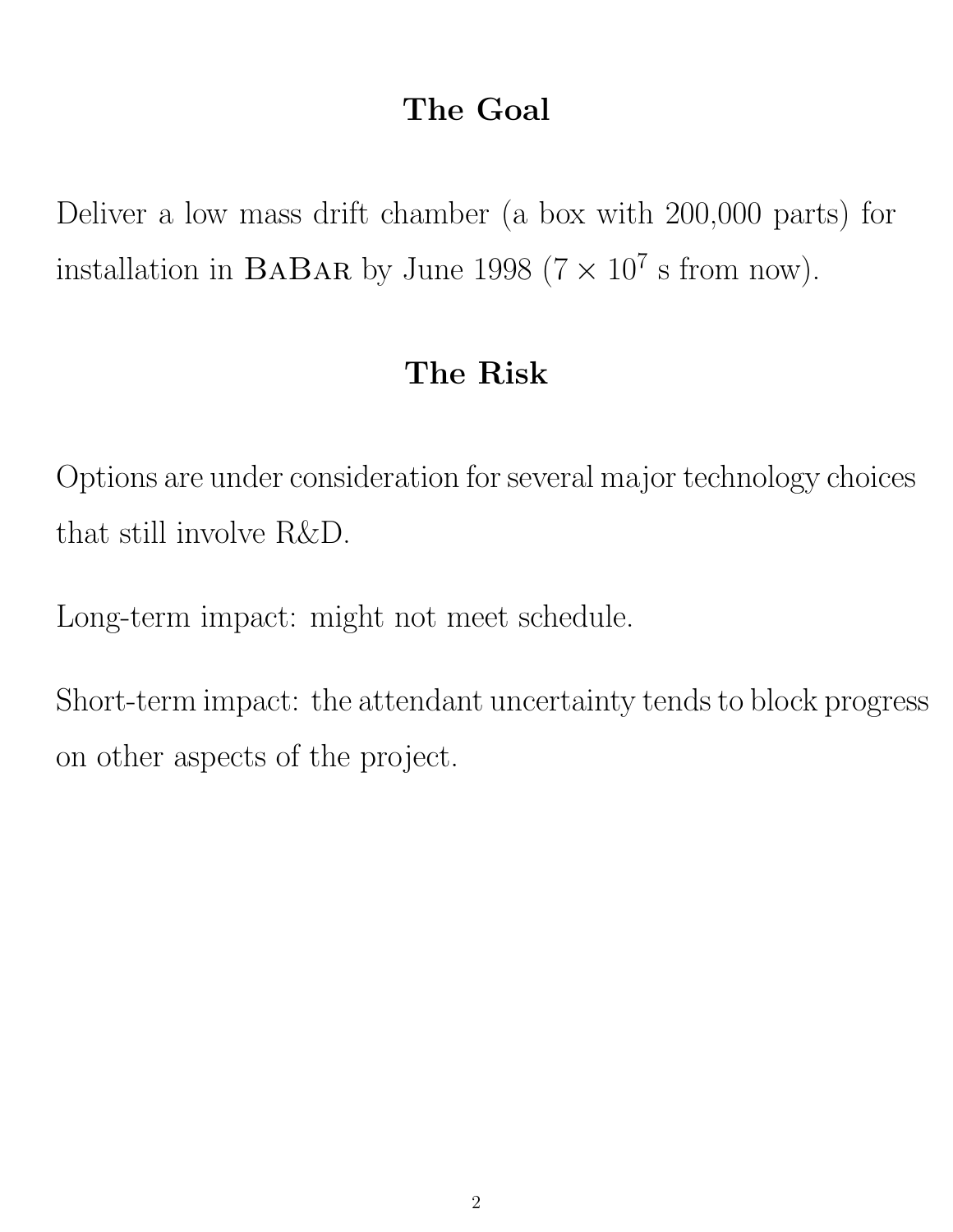# Major Mechanical Options

- 1. Endplate:
	- Flat or shaped?
	- Al or carbon fiber?
- 2. Inner Cylinder:
	- Load bearing or not?
	- Carbon-fiber/Al (or Be?) foil or Be/stainless-steel?
- 3. Joint (between endplates and cylinders):
	- no design
	- not testable until final assembly
	- final assembly not until after 6 months of stringing in baseline design
- 4. Assembly/Stringing:
	- Manual or semiautomatic?
	- String horizontally; assembly cylinders after, or
	- String vertically; assemble cylinders before?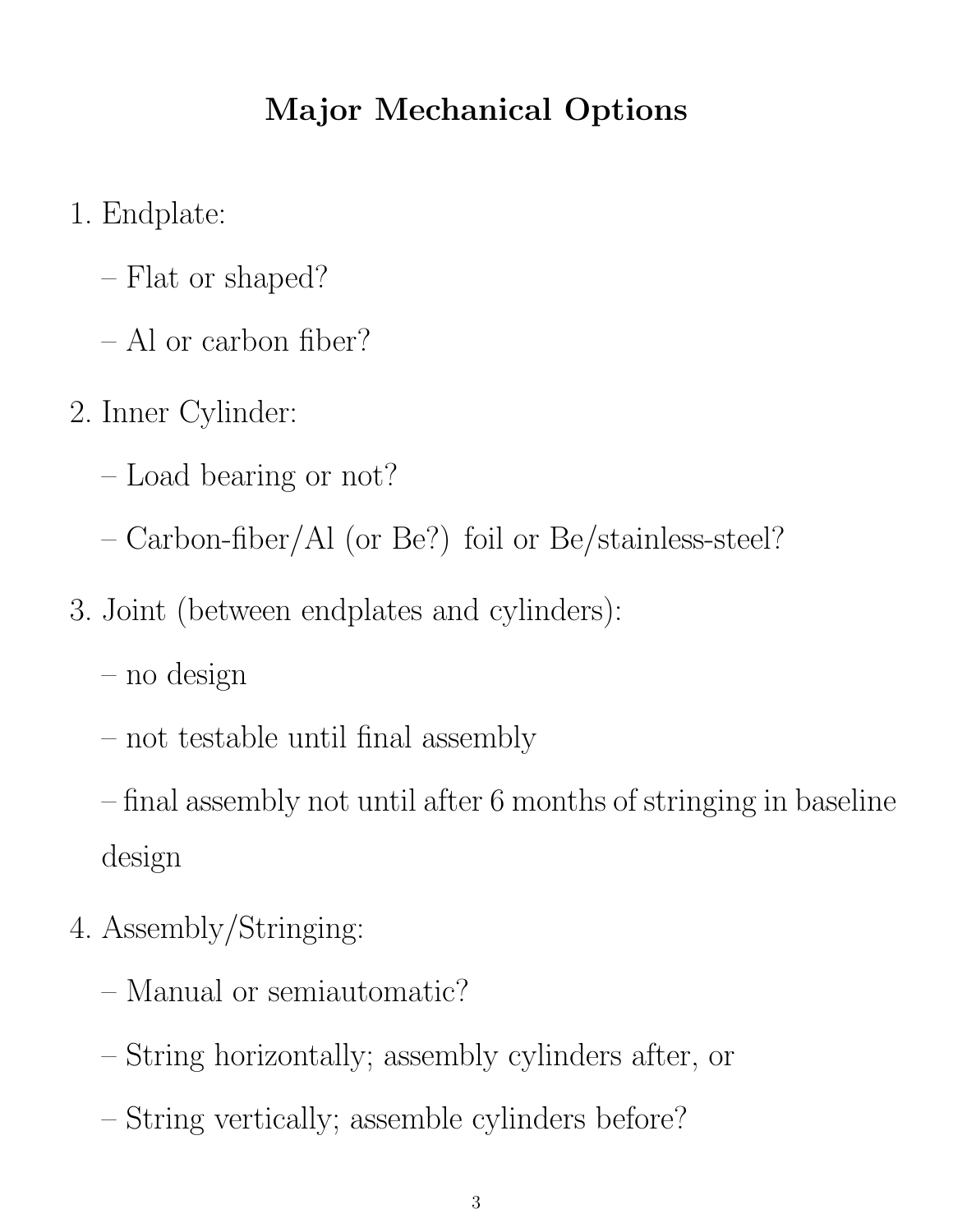# Survey of Large Cylindrical Drift Chambers

| Table 1. Survey of Large Cylindrical Drift Chambers                 |              |                            |        |                |        |                      |                |              |          |                    |                |                |                |             |              |             |                |             |
|---------------------------------------------------------------------|--------------|----------------------------|--------|----------------|--------|----------------------|----------------|--------------|----------|--------------------|----------------|----------------|----------------|-------------|--------------|-------------|----------------|-------------|
|                                                                     |              |                            |        |                |        |                      |                |              |          |                    |                |                |                |             |              |             |                |             |
|                                                                     | <b>JADE</b>  | Mark II                    | TASSO  | <b>CLEO</b>    |        | ARGUS Benichou VENUS |                | Mark III     | OPAL     | <b>SLD</b>         | CLEO II        | Mark II        | CDF            | <b>KEDR</b> | AMY          | <b>ZEUS</b> | <b>BES</b>     | <b>KLOE</b> |
| Reference                                                           | $\mathbf{1}$ | 2                          | 3      | $\overline{4}$ | 5      | 6                    | $\overline{7}$ | 8            | 9        | 10                 | 11             | 12             | 13             | 14          | 15           | 16          | 17             | 18          |
|                                                                     |              |                            |        |                |        |                      |                |              |          |                    |                |                |                |             |              |             |                |             |
| Chamber size                                                        |              |                            |        |                |        |                      |                |              |          |                    |                |                |                |             |              |             |                |             |
| $R_{min}(mm)$                                                       |              | 373                        | 320    | 172            | 150    | 400                  | 250            | 140          | 250      | 200                | 175            | 192            | 277            | 125         |              | 162         | 155            | $-200$      |
| $R_{max}(mm)$                                                       | 800          | 1509                       | 1280   | 950            | 859    | 1700                 | 1260           | 1140         | 1850     | 1000               | 945            | 1519           | 1380           | 535         | 787          | 850         | 1150           | 1000        |
| $L_{max}(mm)$                                                       | 3000         | 2692                       | 3520   | 1930           | 2000   | 4500                 | 3000           | 2340         | 4000     | 1800               | 2150           | 2300           | 3214           | 100         | 1792         | 2030        | 2120           | 3300        |
|                                                                     |              |                            |        |                |        |                      |                |              |          |                    |                |                |                |             |              |             |                |             |
| Wire/cell parameters                                                |              |                            |        |                |        |                      |                |              |          |                    |                |                |                |             |              |             |                |             |
| Sense wires                                                         | 1536         | 3204                       | 2340   | 5304           | 5940   | 12880                | 7104           | 528          | 3816     | 5120               | 12240          | 5832           | 6156           | 1512        | 9048         | 4608        | 2808           | $-12000$    |
| Other wires                                                         |              | 9612                       | 7020   | 15912          | 24588  | 64400                | 21312          | 1584         | $\gamma$ | 32640              | 36240          | $\overline{?}$ | 30448          | 14520       | 27144        | 19584       | 16572          | ~36000      |
| <b>Total layers</b>                                                 | 48           | 16                         | 15     | 17             | 36     | 40                   | 29             | 62           | 159      | 80                 | 51             | 72             | 72             | 56          | 40           | 72          | 40             | $-48$       |
| Stereo layers                                                       |              | 10                         | 6      | 8              | 18     | 9                    | 9              | 10           |          | 48                 | 11             | 36             | 36             | 24          | 15           | 32          | 20             | $-24$       |
| R_min (mm)                                                          |              | 414                        | 367    | 213            | 180    |                      | 286            | 175          |          | 238                | 199            | 246            | 309            |             | 155          | 182         | 195            |             |
| R_max (mm)                                                          |              | 1448                       | 1222   | 892            |        |                      | 1213           |              |          | 961                | 901            | 1448           | 1320           |             | 639          | 794         | 1095           |             |
| Geometry                                                            | jet          | square                     | square | square         | square | hex                  | square         | rect.        | jet      | jet                | square         | jet            | jet            | jet         | hex          | jet         | jet            | square      |
| Max drift (mm)                                                      | 70           | 18                         | 16     | 6              | 18     | 10                   | 10             | 30           | 250      | 30                 | $\overline{7}$ |                | 40             | 30          | 6            | 25          | 31             | 15          |
| Min. resolution (micron)                                            | 150          | 150                        | 220    | 210            | 150    |                      | 150            | 250          | 110      | 55                 | 100            | 125            | 200            | 40          | 140          | 100         | 200            | ~100        |
| dE/dx resolution (%)                                                | 10           |                            |        |                | 5.6    |                      |                | 15           | 3.5      | $\overline{7}$     | 7.1            | 7.2            |                |             |              | 6           | 9              |             |
|                                                                     |              |                            |        |                |        |                      |                |              |          |                    |                |                |                |             |              |             |                |             |
| Endplates                                                           |              |                            |        |                |        |                      |                |              |          |                    |                |                |                |             |              |             |                |             |
| Material                                                            | Rohacell     | $AI + H-C$                 | Al     | Al             | Al     | Al                   | Al             | $AI + H-C$   | Al       | Al                 | Al             | Al             | AI             | GI-F        | Al           | Al          | Al             | Al or C-F   |
| Thickness (mm)                                                      |              | 76                         | 35     |                | 30     | 5                    | 21             | 76           | 28       | 5.1                | 31.8           | 50.8           | 50.8           | 21          | 30           | 20          | 40             |             |
| Geometry                                                            |              | flat + rib $ $ flat + cone | flat   | flat           | flat   | cone                 | sphere         | flat         | cone     | parabola           | flat           | flat           | flat           | flat        | stepped      | flat        | flat           | sphere      |
| Wire load (tonnes)                                                  | 1.2          |                            | 2.3    |                | 3.1    | 33.7                 | 6.8            |              | 14       | 13.3               | 6.8            | 20             | 25             | 3.4         | 4.5          | 5.9         |                |             |
| Max deflection (mm)                                                 |              | 8                          |        |                |        | 3                    | 0.6            |              | 0.5      |                    | 7.9            |                | 1.4            | 3           |              | 1.8         |                | ~1          |
|                                                                     |              |                            |        |                |        |                      |                |              |          |                    |                |                |                |             |              |             |                |             |
| Outer cylinder                                                      |              |                            |        |                |        |                      |                |              |          |                    |                |                |                |             |              |             |                |             |
| Material                                                            |              | Al                         | Al     |                | Al     | H-C                  | $C-F$          | AI           | AI       | $AI + H-CAI + H-C$ |                | Al             | Al             | $GI-F$      | Al           | Al          | Al             | rods        |
| Thickness                                                           |              | 6                          | 6      |                | 6      | 25                   | 5              | 6            |          |                    | 8              | 12.7           | 6.4            | 5           | posts        | 6           | 10             |             |
|                                                                     |              |                            |        |                |        |                      |                |              |          |                    |                |                |                |             |              |             |                |             |
| Inner cylinder                                                      |              |                            |        |                |        |                      |                |              |          |                    |                |                |                |             |              |             |                |             |
| Material                                                            |              | Lexan                      | GI-F   |                | $C-F$  | foil                 | $C-F$          | paper        | foil     | $AI + H-C$         | $C-F$          | Be             | $C-F$          | $C-F$       | Kevlar       | Al + foam   | $C-F$          | foil        |
| <b>Thickness</b>                                                    |              | 3                          | 5      |                | 3.3    |                      | $\mathbf{1}$   | $\mathbf{1}$ |          |                    | 0.75           | 2              | $\overline{2}$ | 1.5         | $\mathbf{1}$ | $1.4 + 9$   | $\overline{2}$ |             |
| Load bearing                                                        |              | no                         | yes    |                |        | no                   | no             | no           | no       | yes                | no             |                | yes            |             | no           | yes         |                | no          |
|                                                                     |              |                            |        |                |        |                      |                |              |          |                    |                |                |                |             |              |             |                |             |
| Stringing                                                           |              | horiz.                     |        |                |        |                      |                |              |          |                    | vert.          |                | horiz.         |             |              | vert.       |                |             |
| Prestressing                                                        |              | rods                       |        |                |        |                      |                |              |          | rods               | rods           |                | wires          | external    | rods         | rods        |                |             |
|                                                                     |              |                            |        |                |        |                      |                |              |          |                    |                |                |                |             |              |             |                |             |
| C-F - carbon-fiber/epoxy, GI-F = glass-fiber/epoxy, H-C = honeycomb |              |                            |        |                |        |                      |                |              |          |                    |                |                |                |             |              |             |                |             |

 $\Rightarrow$  Many variations of drift-chamber concept can be built.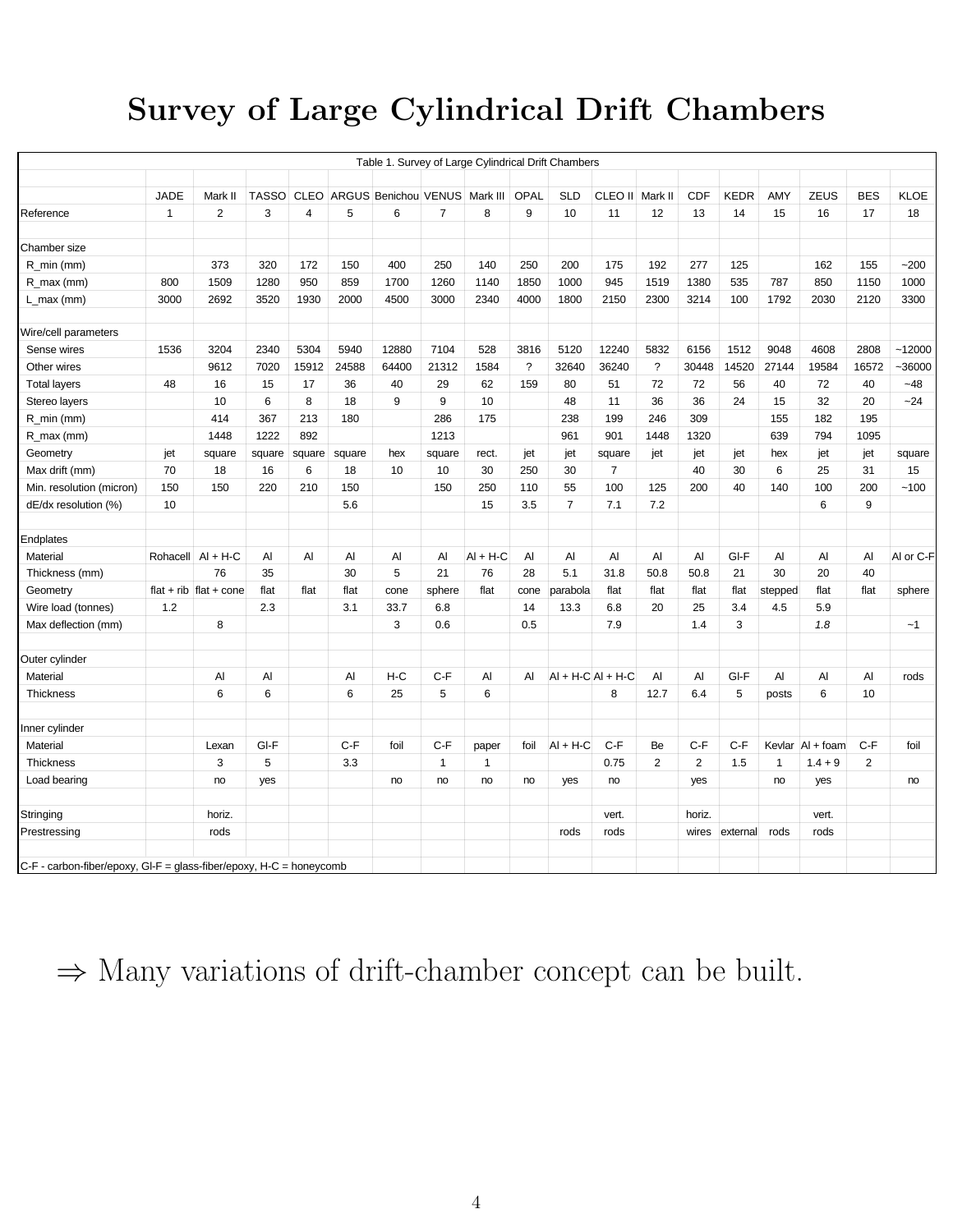# Forward Endplate

Goal: low number of radiation lengths

maximum track length

Best solution (my opinion): Al toroidal cap with wire load supported at both inner and outer cylinders

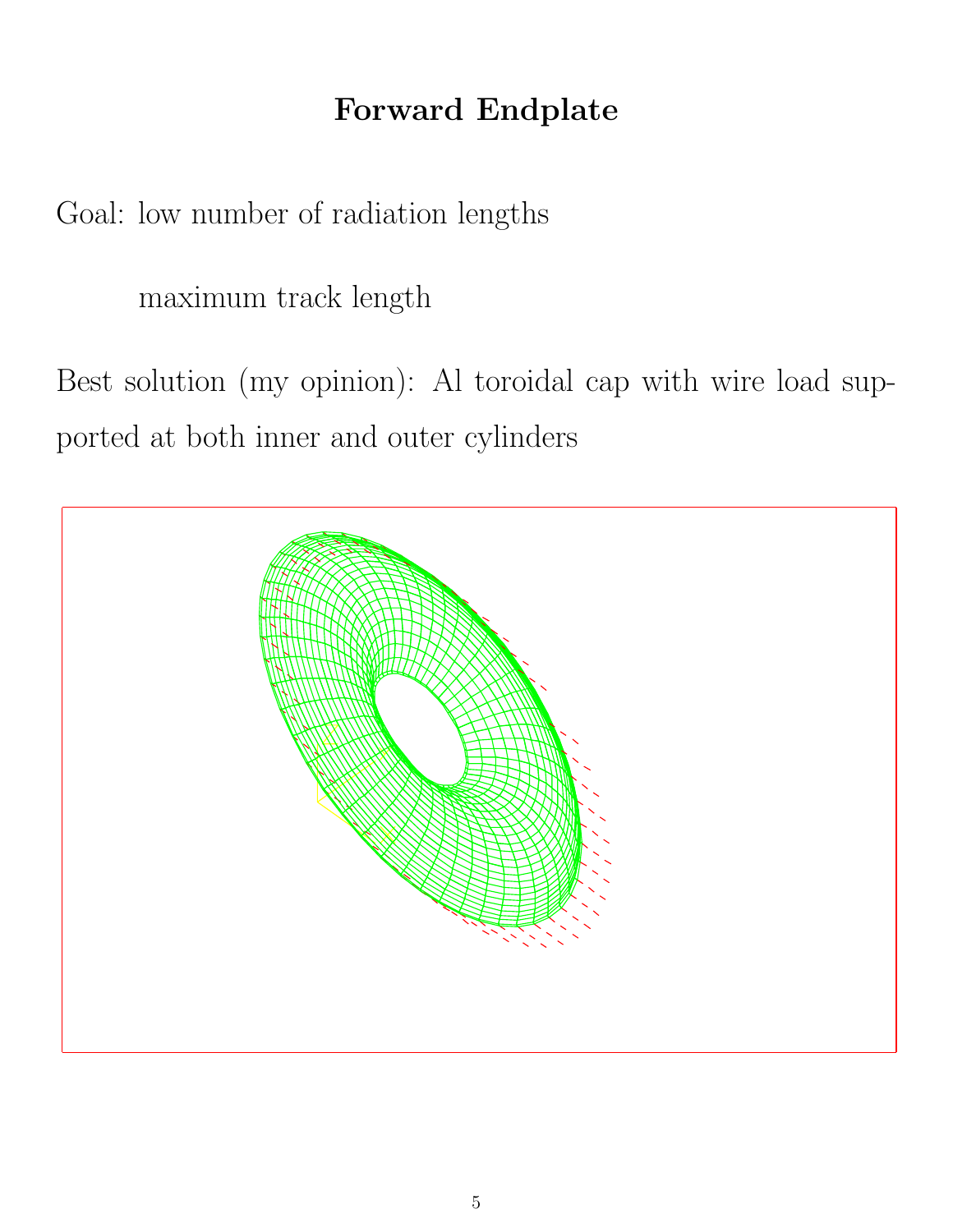– FEA analysis indicates could use only 2.5 mm Al:

Peak stress  $\langle 24 \text{ MPa} = 1/10 \text{ ultimate strength},$ 

Maximum deflection = 250  $\mu$ m.

Stress  $\propto 1/\text{thickness}$ .

Displacement  $\propto 1$ /thickness.

(See TNDC-96-25.)

– Similar to endplates built for SLD.

– Disadvantages:

Time to hog out plate from block (use spun casting?). Any shaped enplate must have stiffening rings to suppress radial spread

 $\Rightarrow$  localized region with higher radiation lengths.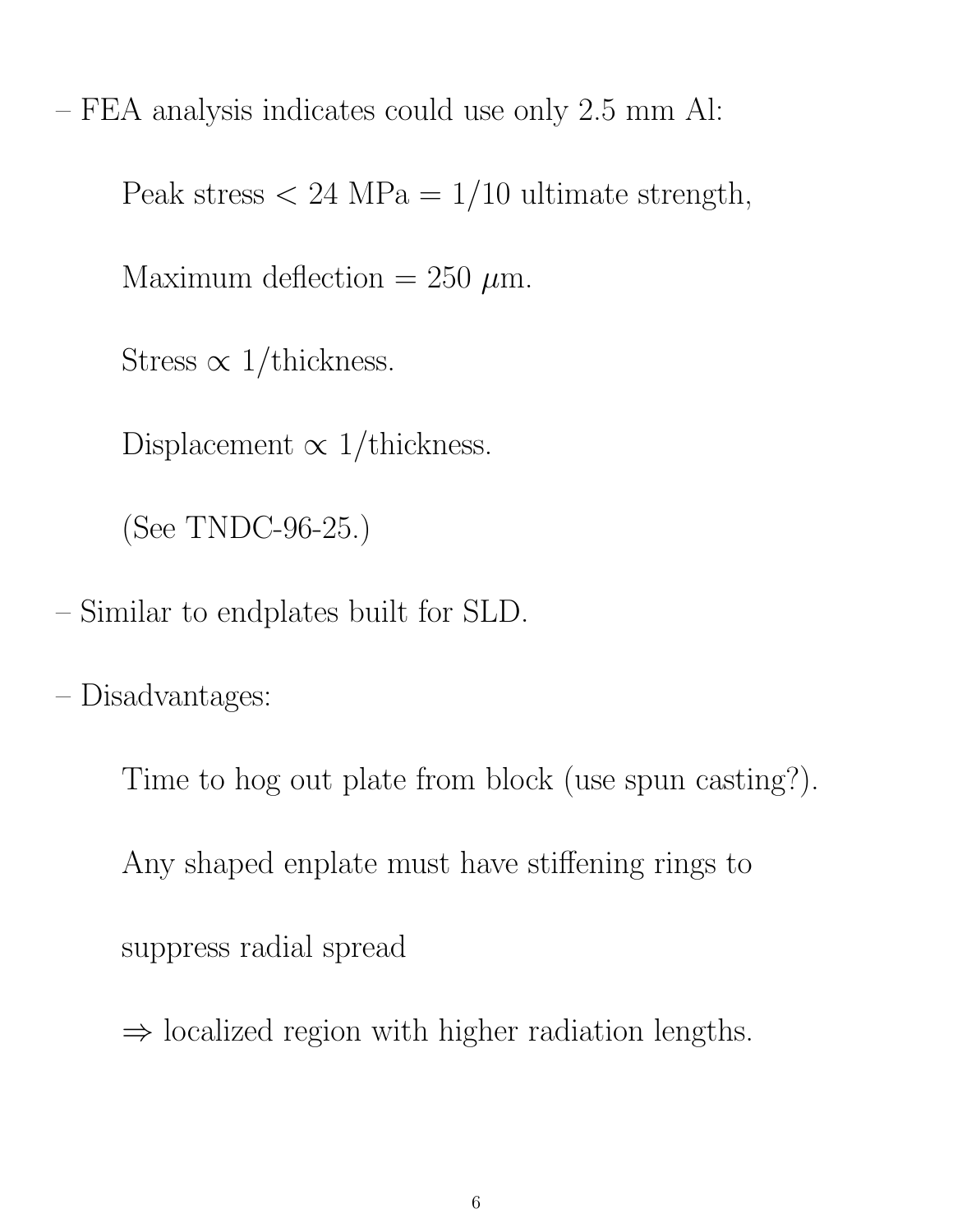

### Von Mises Stress in Toroidal-Cap Endplate

Thickness =  $2.5$  mm Al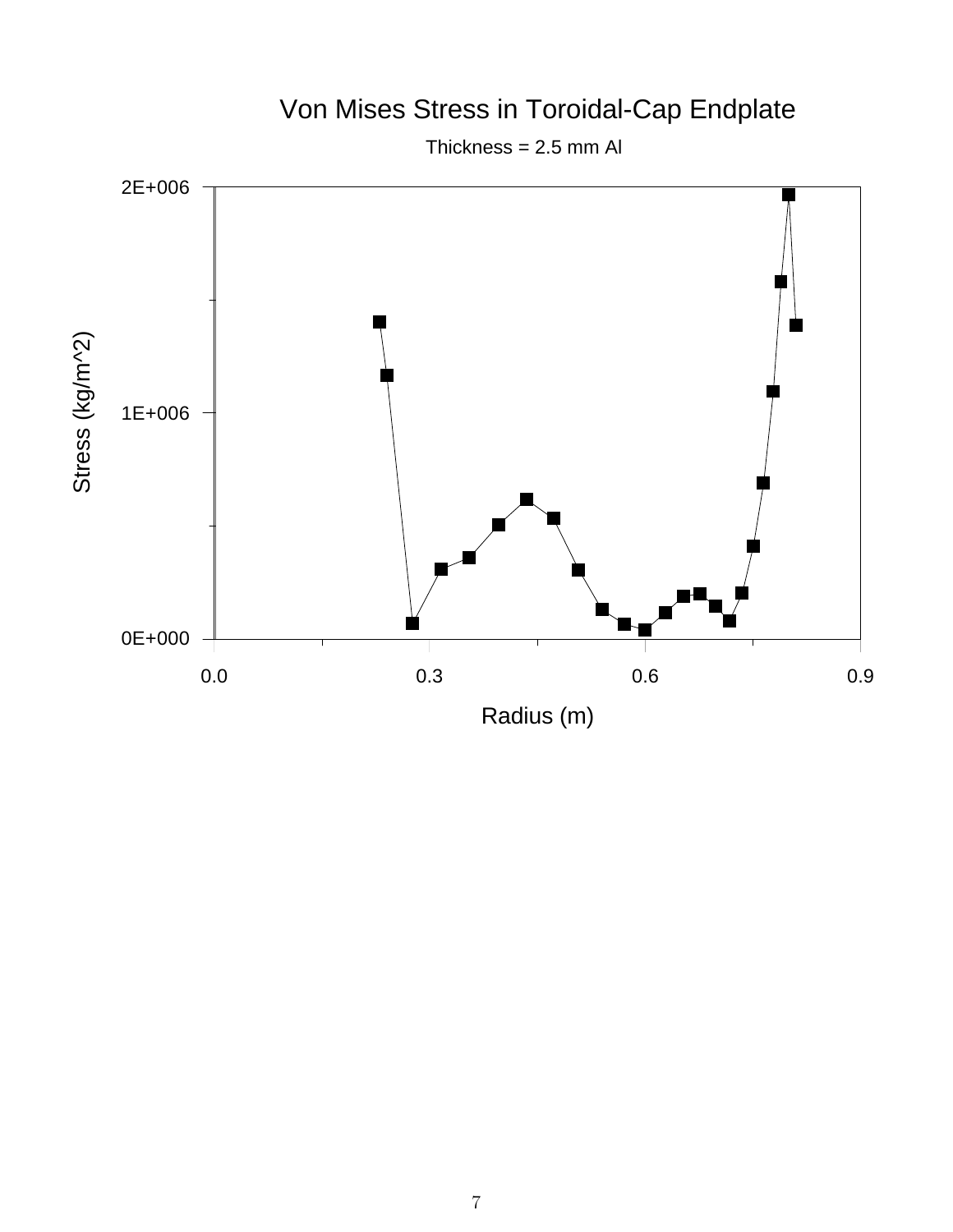

#### Radial and Axial Deflections of Toroidal-Cap Endplate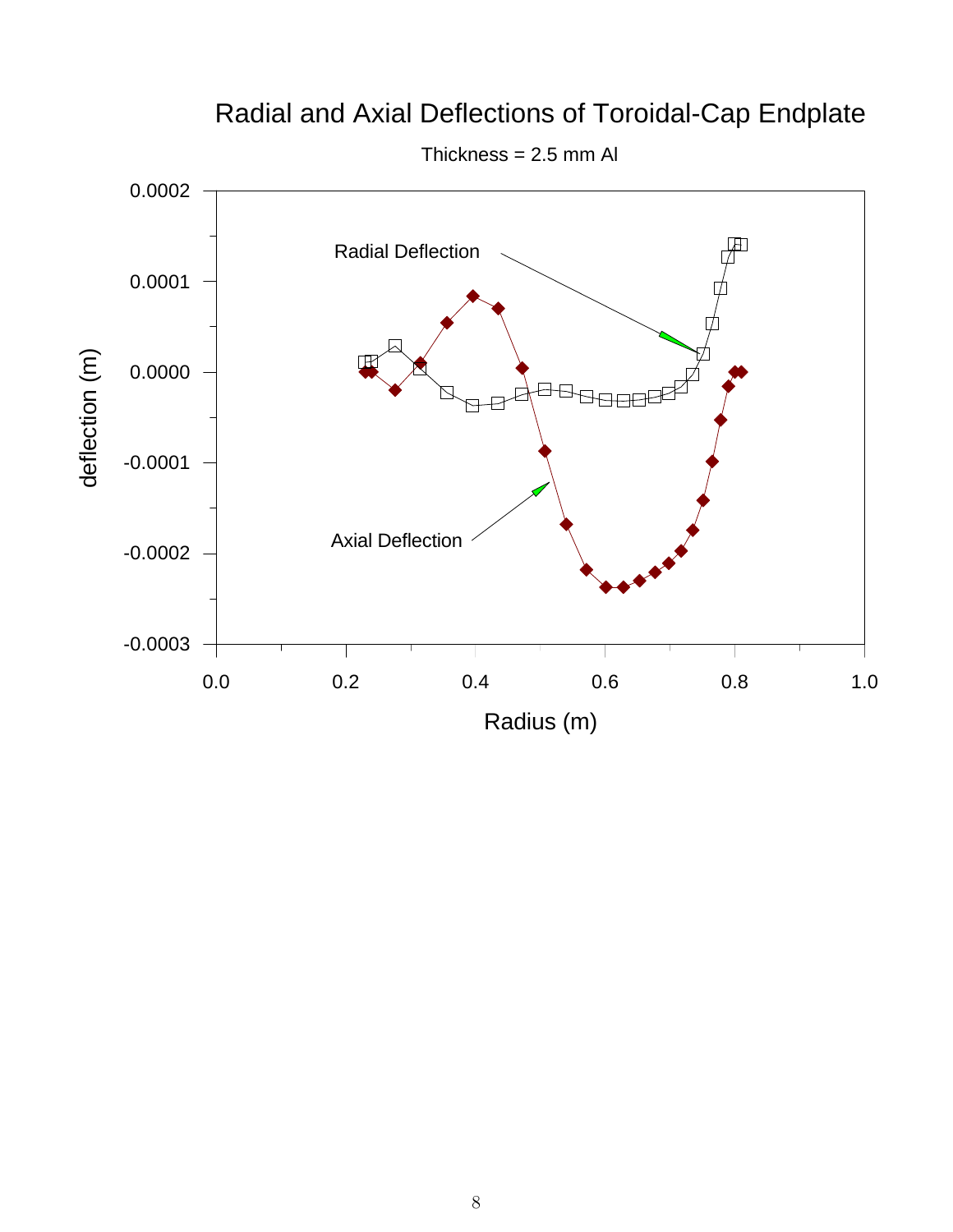# Shaped Carbon-Fiber Endplates

(See TNDC-96-21 and -25.)

Cones and bicones can be made from flat sheets:



A 23.6° cone can be made if a 30° sector is cut out.

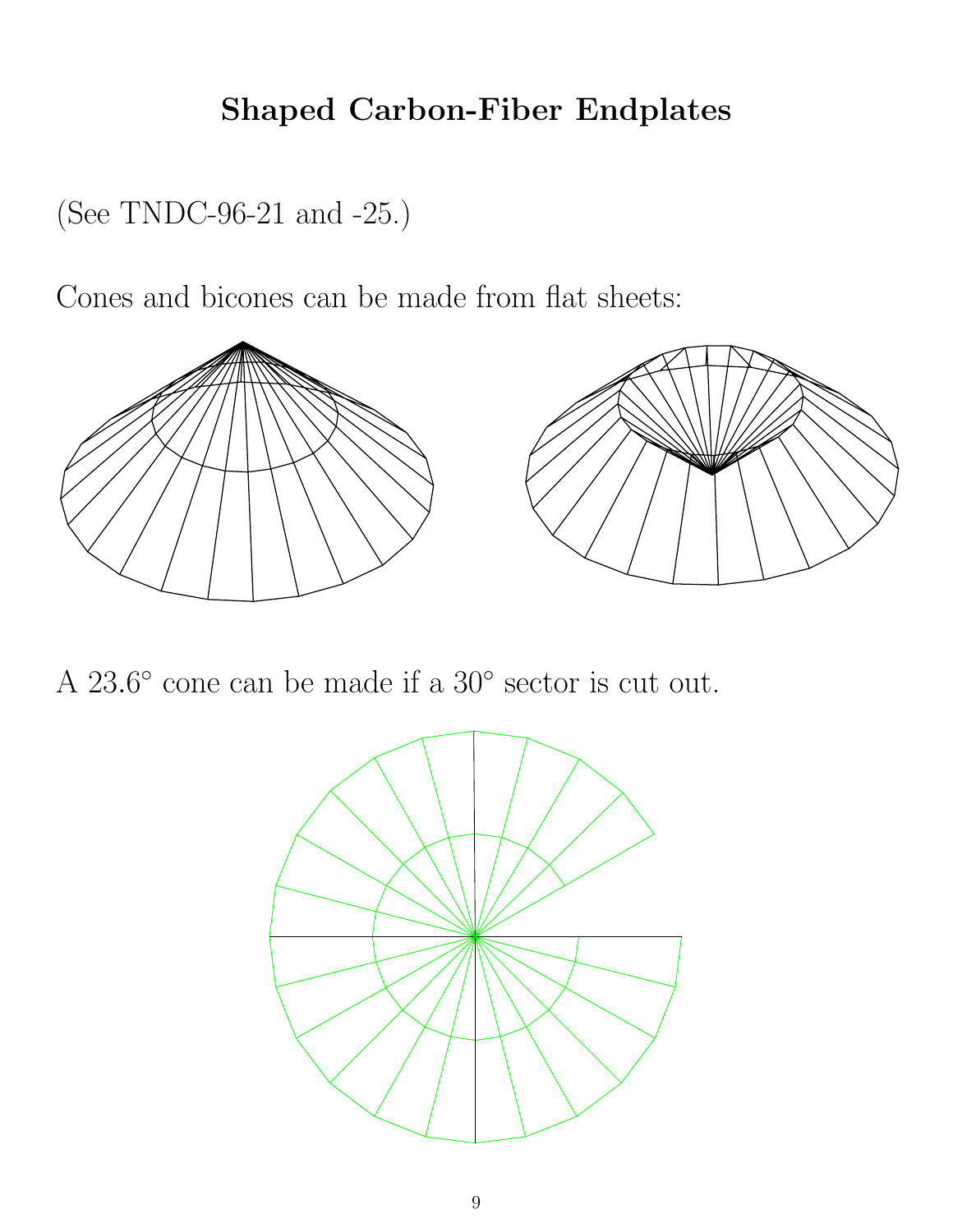A layup of 11 (or 22, 33...) sheets would have 11 directions in which fibers are along cone generators, and would have fibers in 6 directions at any point.

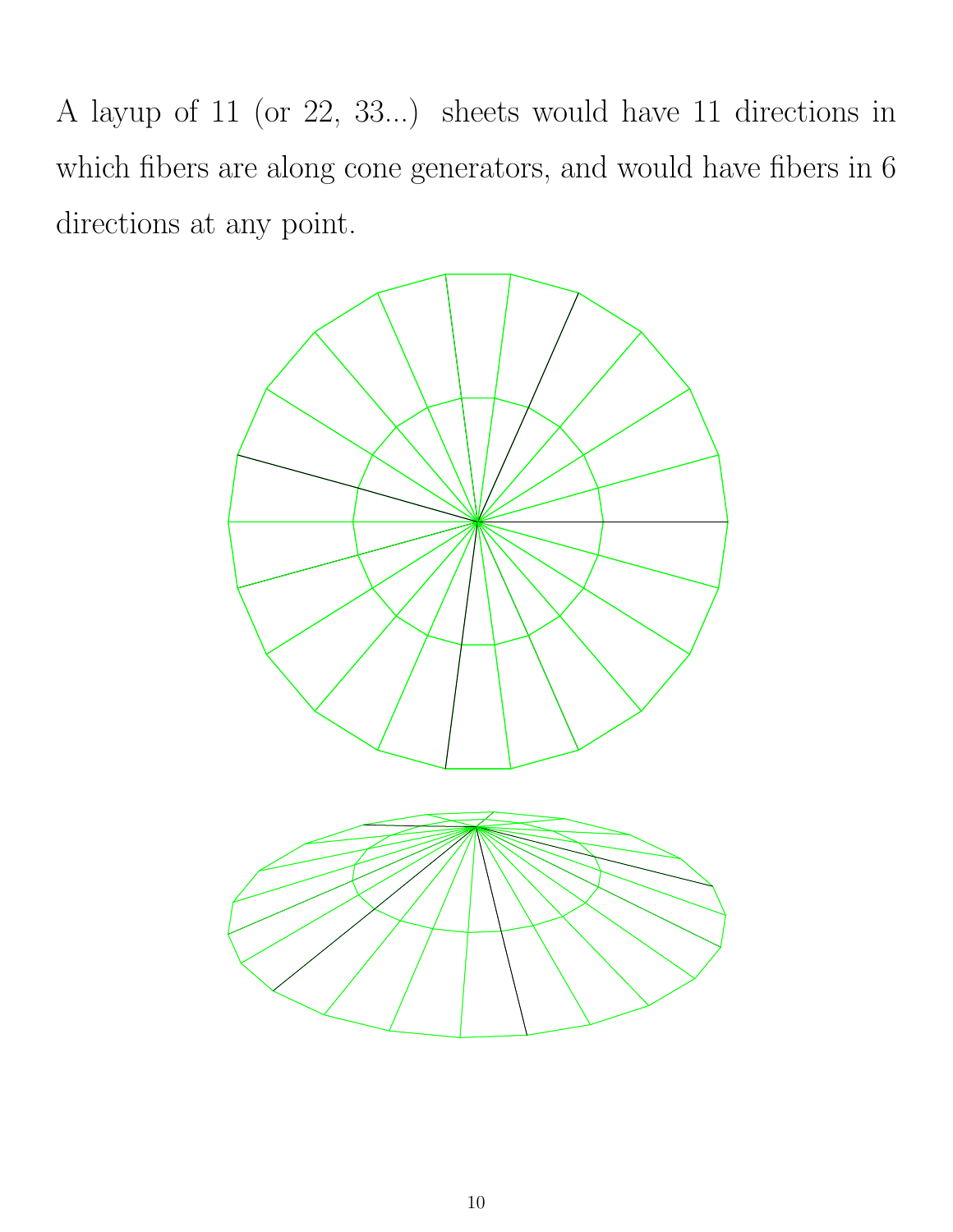#### FEA Analysis

If supported only at outer radius a bicone should be at least 8 mm thick, and a cone at least 12 mm thick.

Peak displacements = 1.3 mm in bicone and 1.5 mm in cone.

Scale results of FEA analysis on following pages for Al by 10/thickness[mm] in case of carbon-fiber.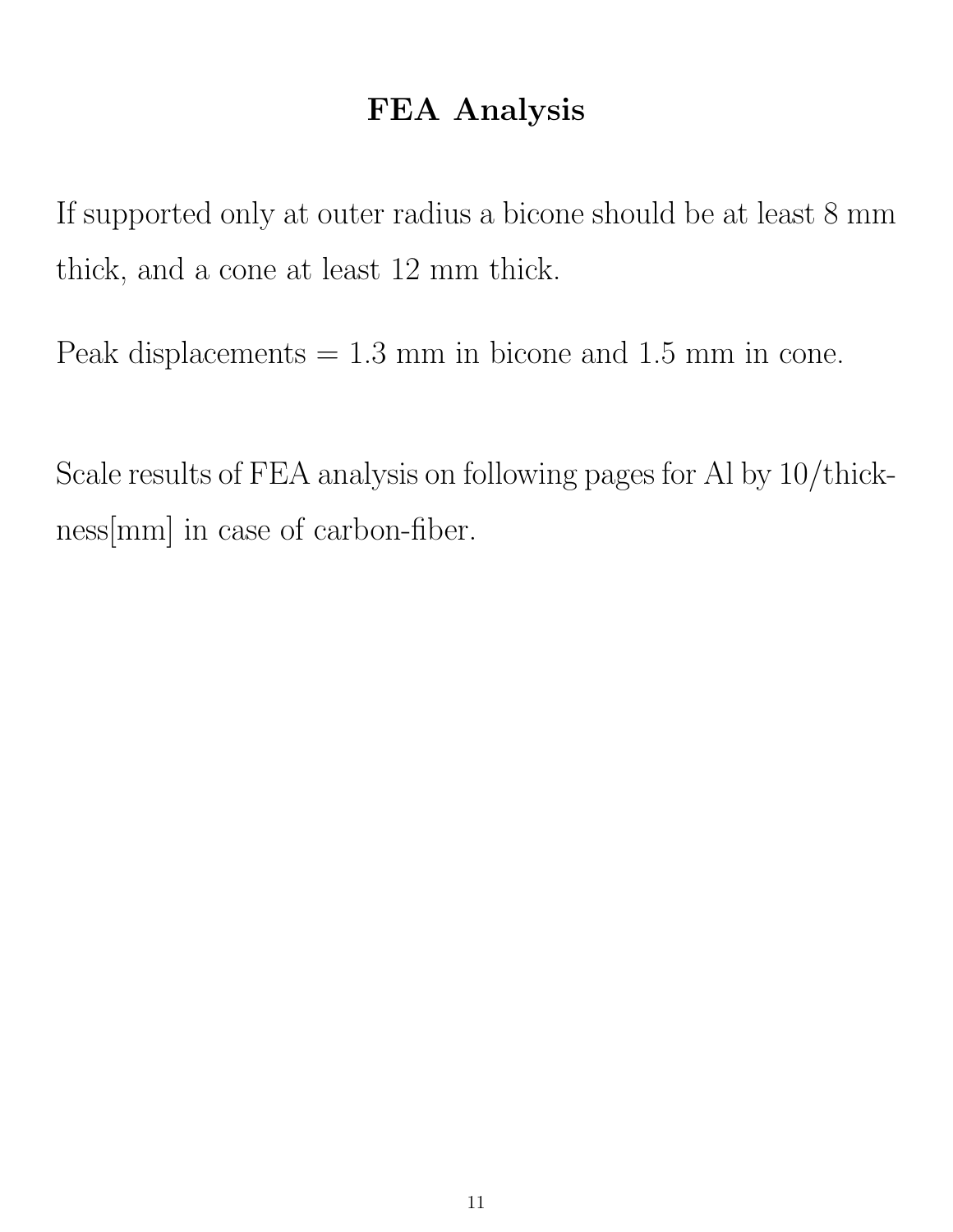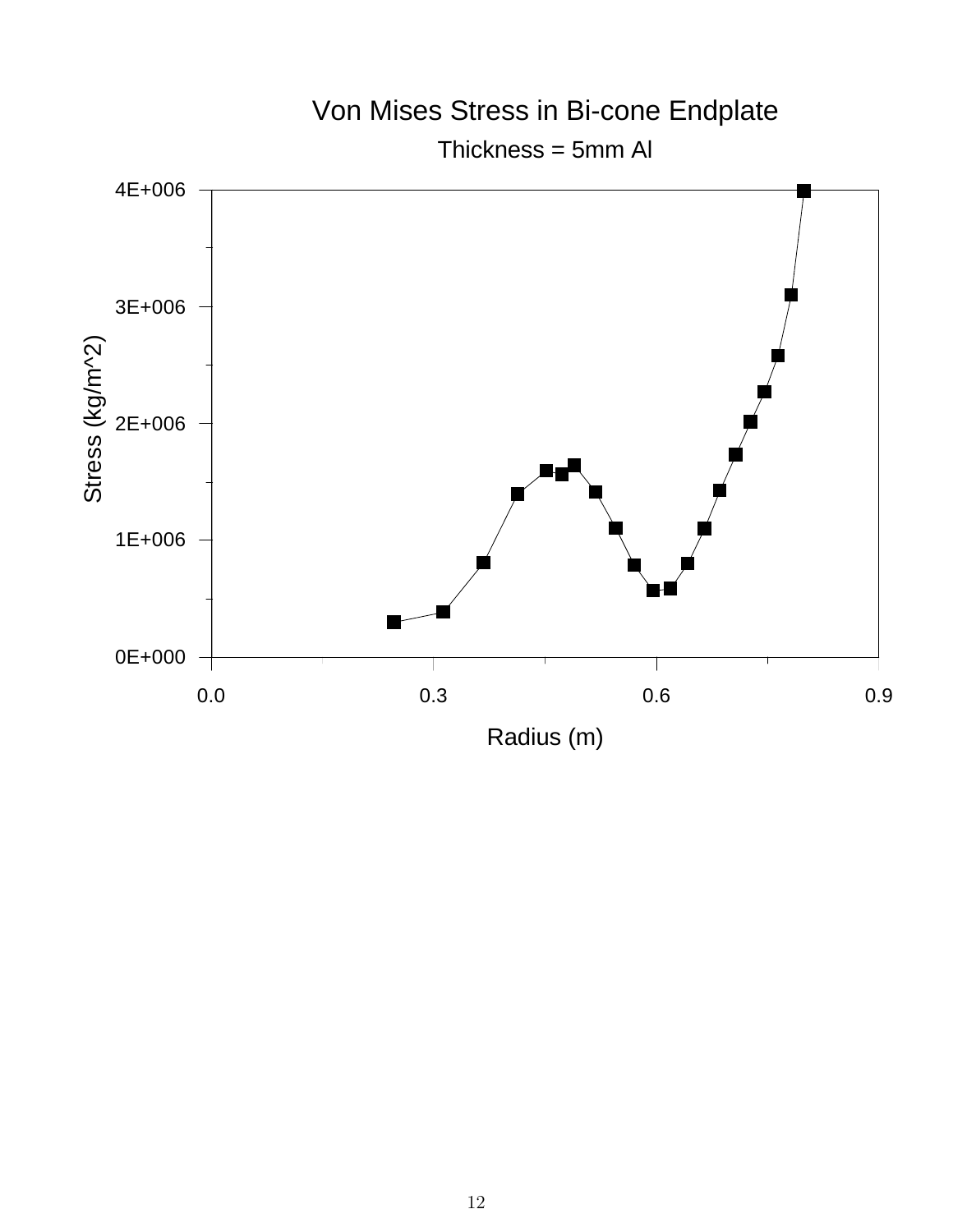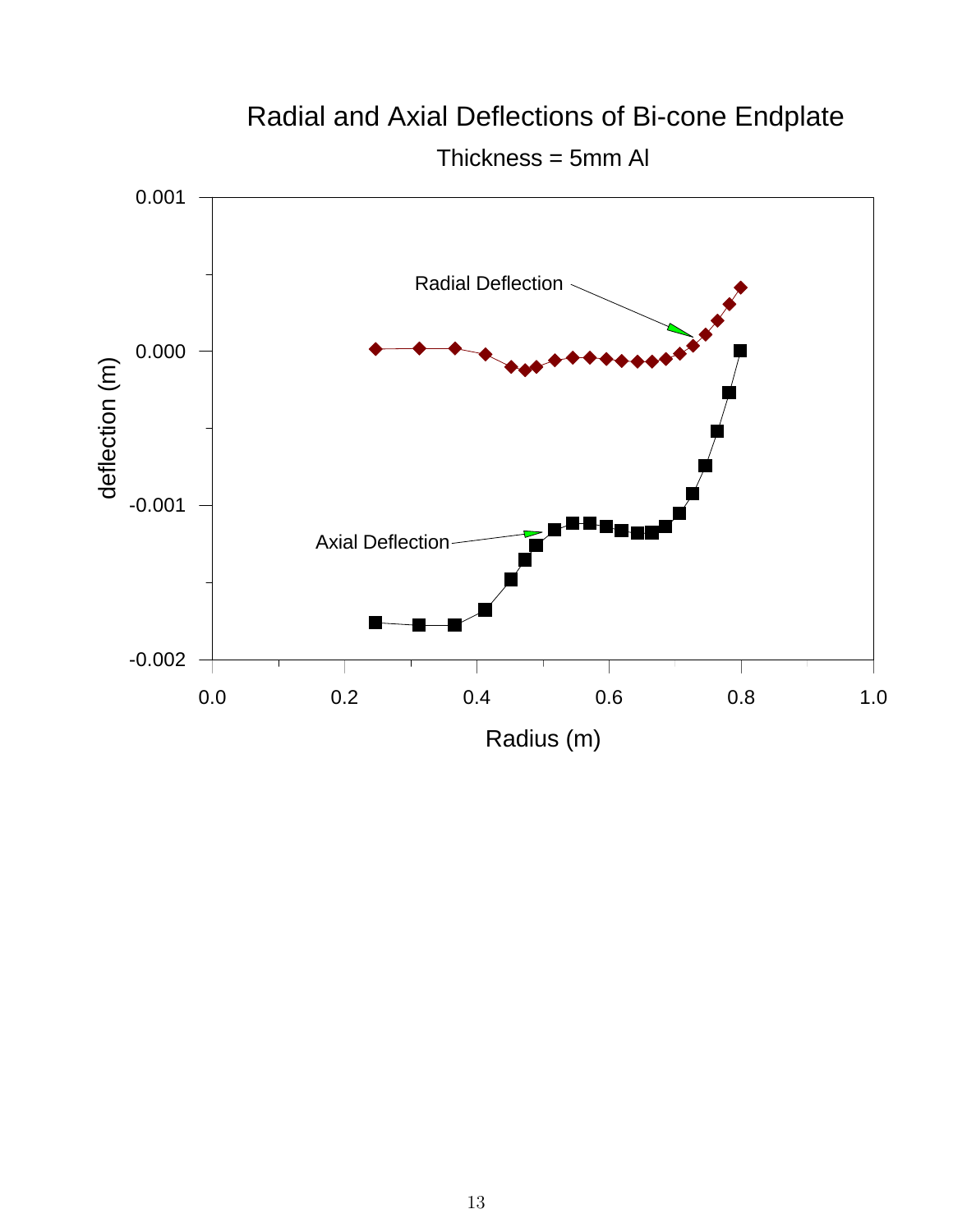

#### 14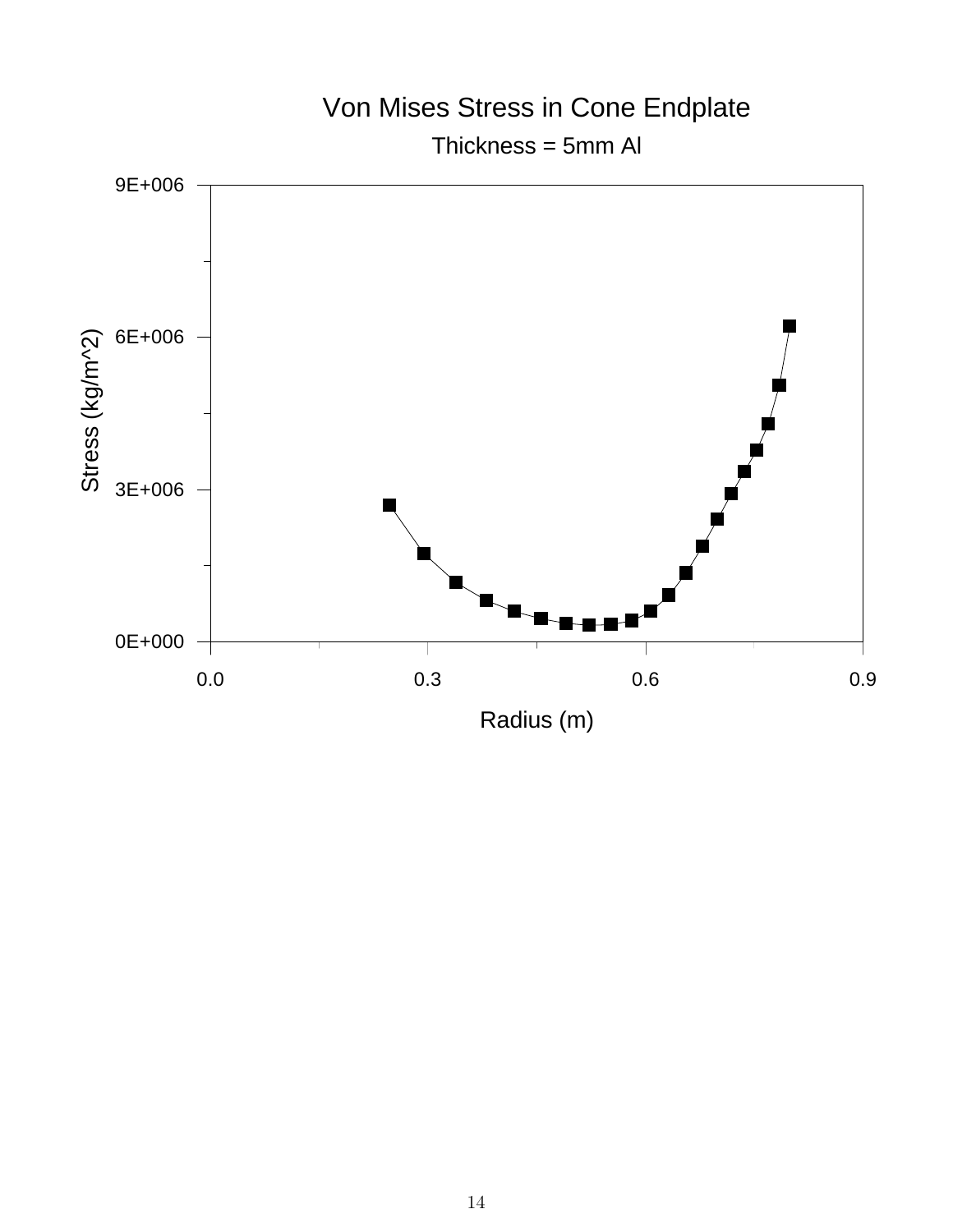

# Radial and Axial Deflections of Cone Endplate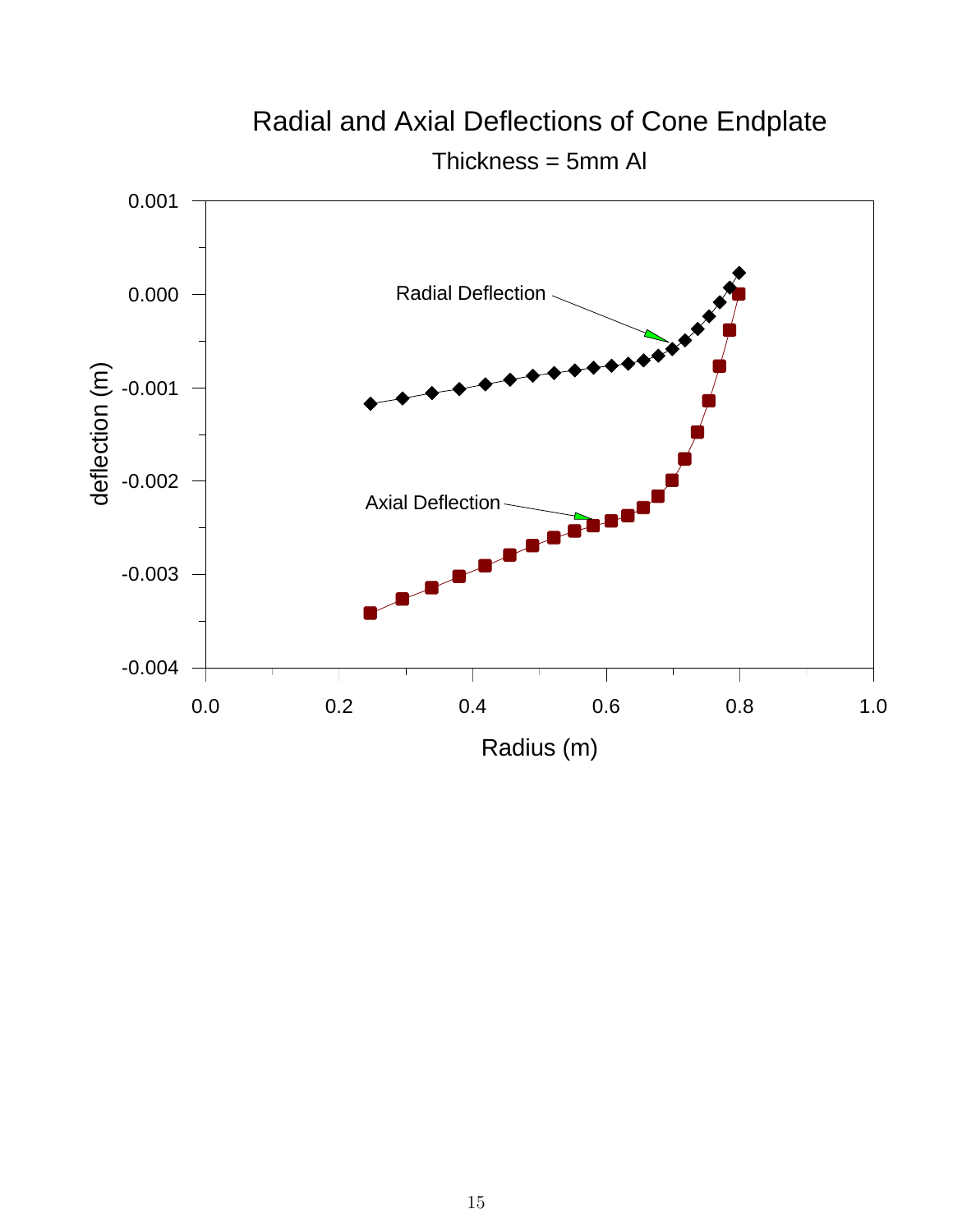#### Flat Endplate – Supported at Outer Edge

(See TNDC-96-20 and -24.)

Analytic analyses available (Roark and Young).

Maximum stress =  $1/10$  ultimate stress  $\Rightarrow$ 

 $3.2 \text{ cm}$  Al, maximum displacement  $= 3.3 \text{ mm}$ 

 $3.7 \text{ mm}$  carbon-fiber, maximum displacement  $= 2.9 \text{ mm}$ .

Scaling laws for bending flat plates:

stress  $\propto 1/\text{thickness}^2$ 

Displamcement  $\propto 1/($ modulus·thickness<sup>3</sup>).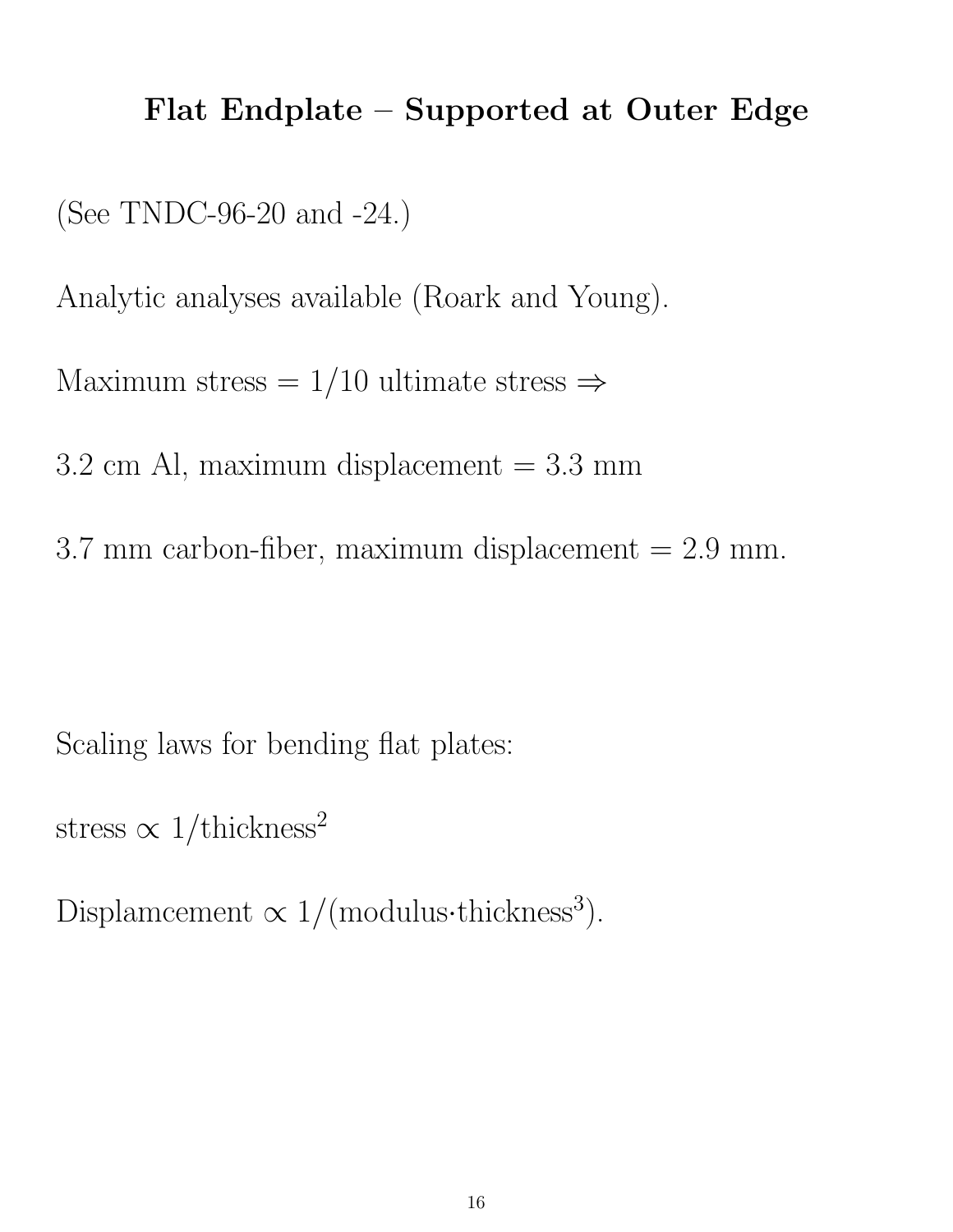3.2-cm-thick flat Al endplate, supported outer edge

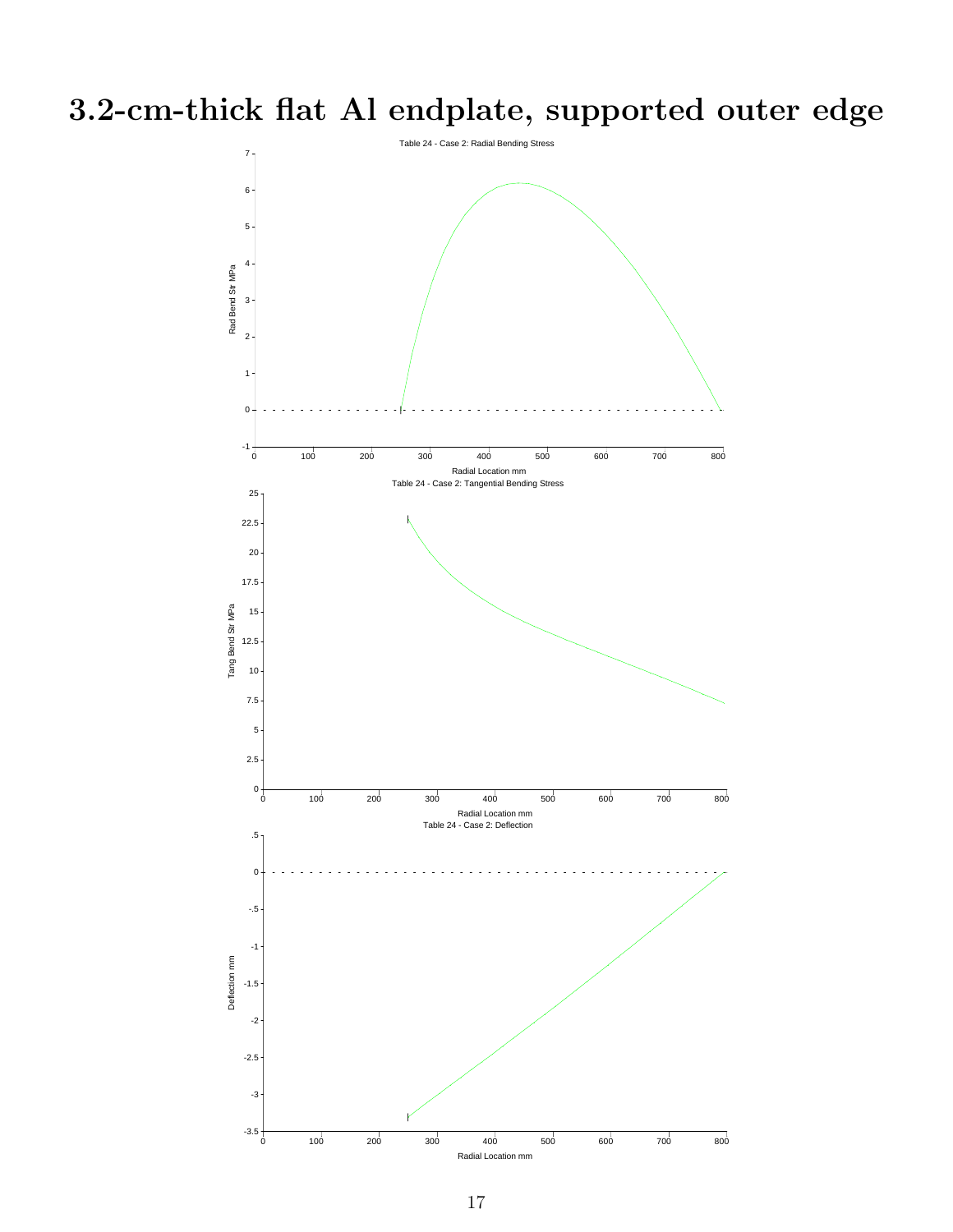# Flat Endplate – Supported at Both Edges

Maximum stress =  $1/10$  ultimate stress  $\Rightarrow$ 

1.2 cm Al, maximum displacement  $= 2.2$  mm

1.4 mm carbon-fiber, maximum displacement  $= 1.4$  mm.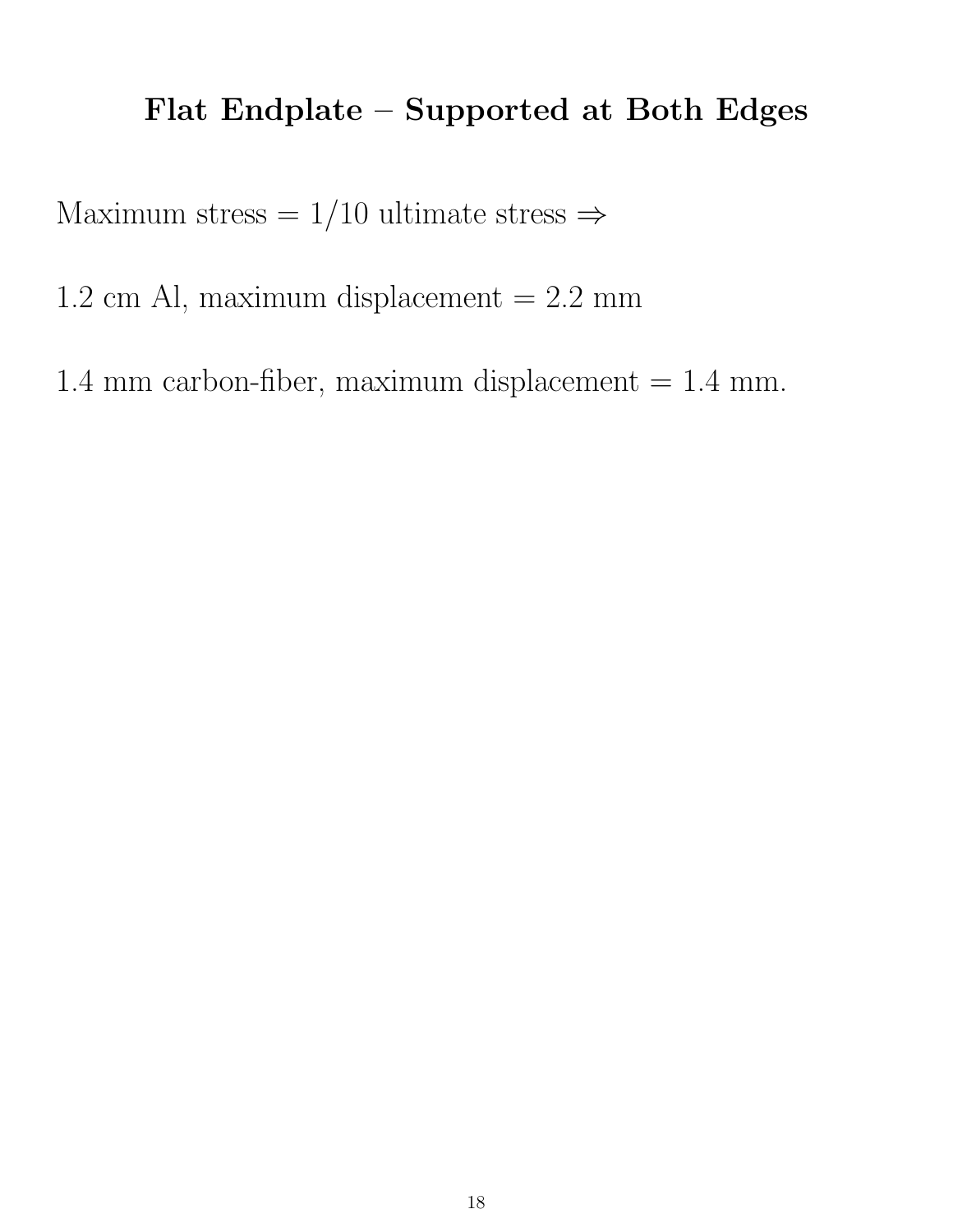1.2-cm-thick flat Al endplate, supported both edges

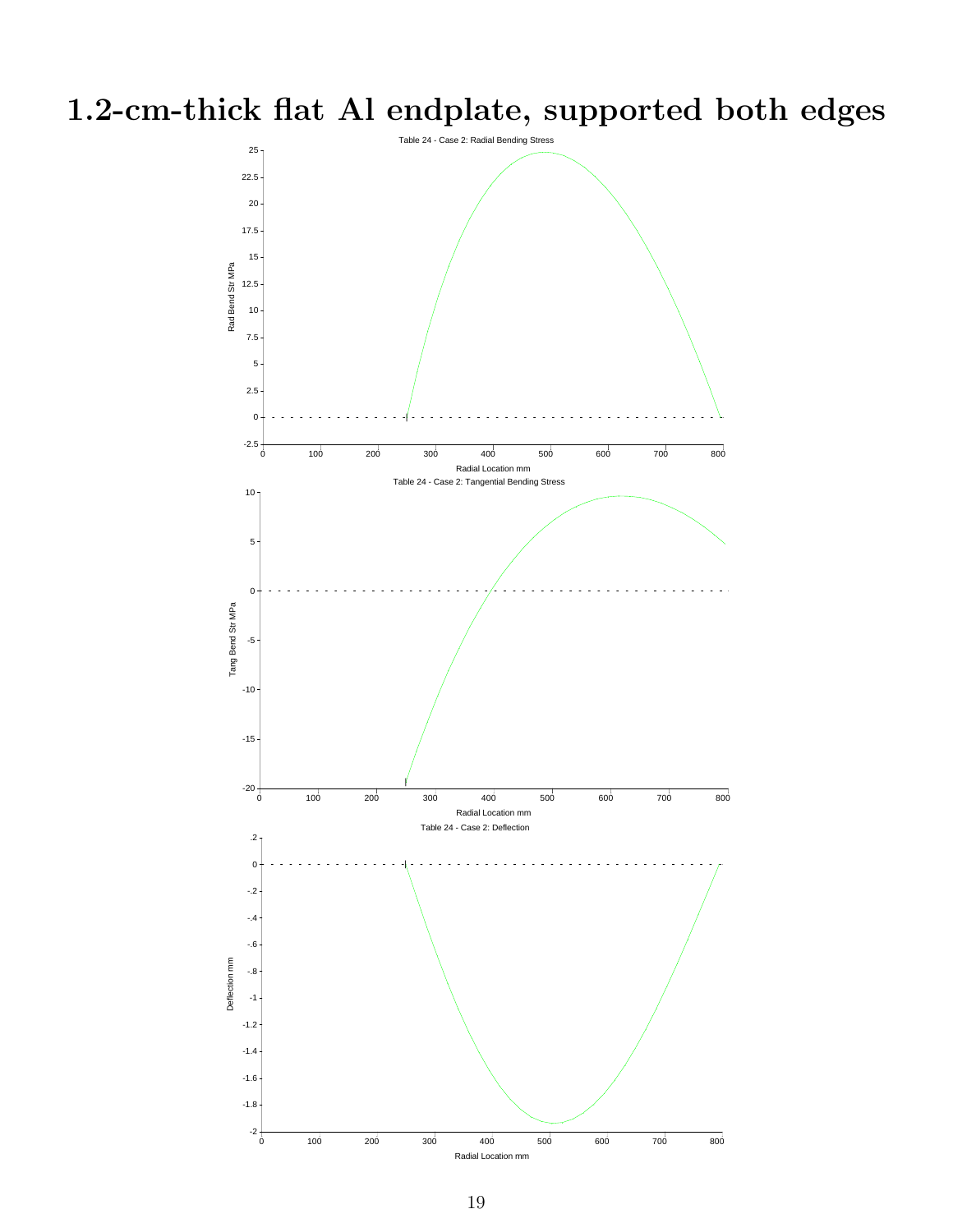### Summary of Front Endplate Options

The thickness  $t$  of the plates was chosen so the peak stress under 3500 kg wire load is 1/10 the ultimate stress.

The ordering below represents my personal preference.

| Geometry Material $t$ |       |      | $X_0$    |             | Support Deflection |  |
|-----------------------|-------|------|----------|-------------|--------------------|--|
|                       |       | (cm) |          |             | (mm)               |  |
| Toroidal              | Al    | 0.25 | 2.8\%    | <b>Both</b> | 0.25               |  |
| Flat                  | Al    | 1.2  | $13.5\%$ | <b>Both</b> | 2.2                |  |
| Flat                  | $C-F$ | 1.4  | $5.6\%$  | <b>Both</b> | 1.4                |  |
| Flat                  | Al    | 3.2  | $36\%$   | Outer       | 3.3                |  |
| Flat                  | $C-F$ | 3.7  | $15\%$   | Outer       | 2.9                |  |
| <b>Bicone</b>         | $C-F$ | 0.8  | $3.2\%$  | Outer       | 1.3                |  |
| Cone                  | $C-F$ | 1.2  | $4.8\%$  | Outer       | 1.5                |  |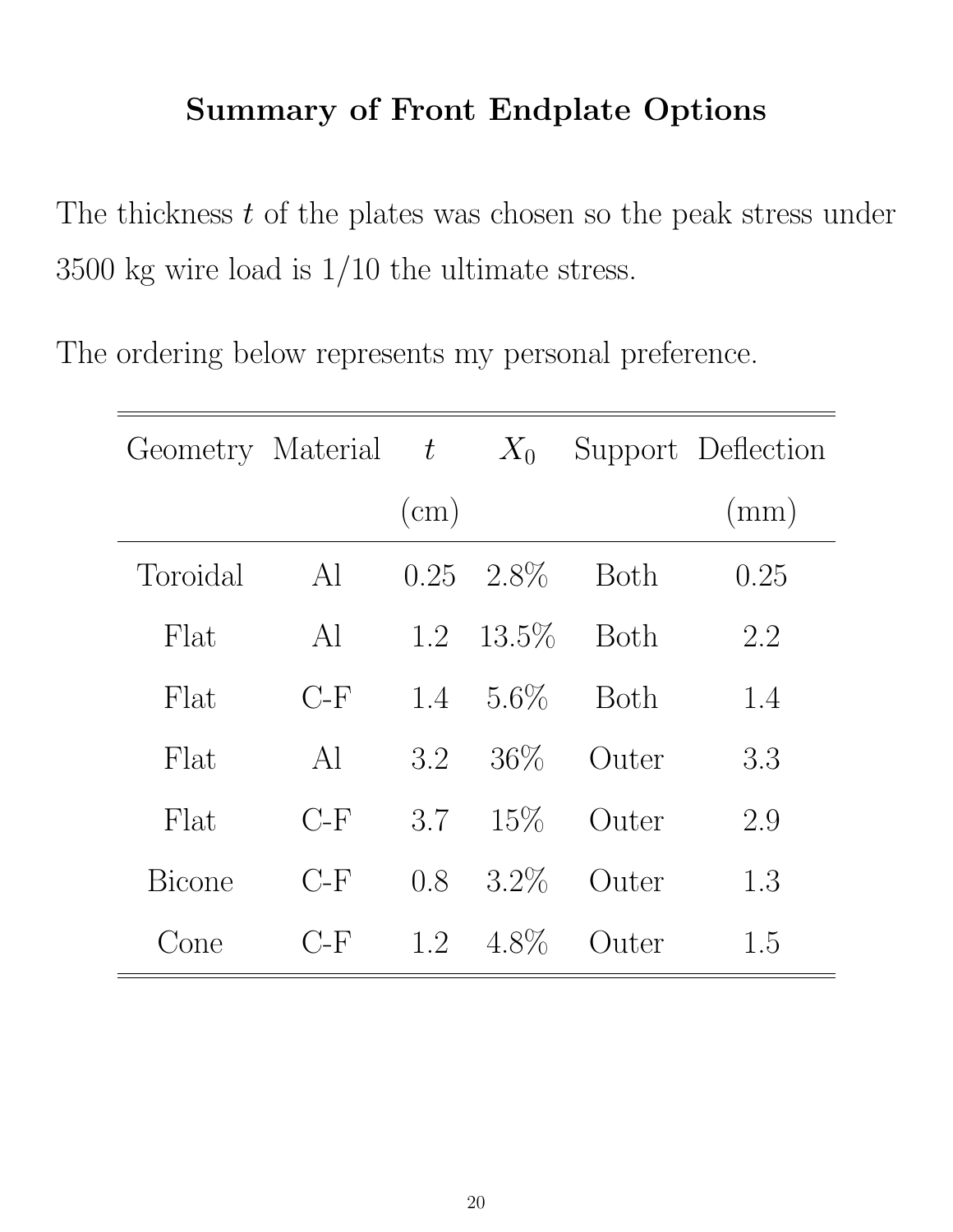#### Should the Inner Cylinder Be Load Bearing?

(See TNDC-96-20.)

If both inner and outer cylinders are load bearing the stresses in the endplates are reduced, permitting thinner endplates.

Thin cylindrical shells under axial load can fail by buckling:



Fig. 2.6. The Yoshimura-pattern

$$
F_{\text{max}} = \frac{\pi^3 E t^{9/4} r^{1/4}}{6l^{1/2} (1 - \nu^2)^{5/8}},
$$

, (semi-empirical).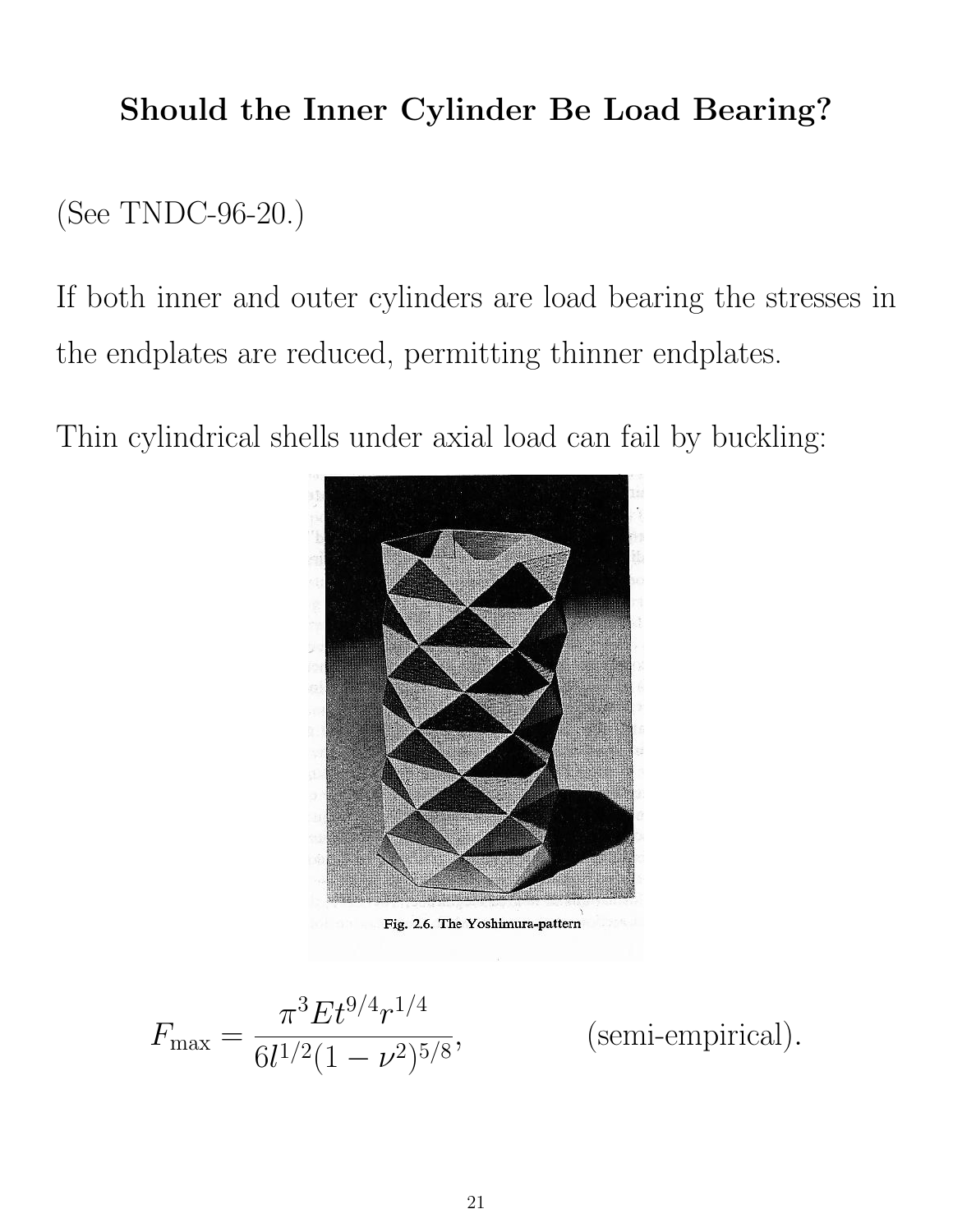# Laboratory Test

Cylinder of radius  $6''$  and length 36" from a sheet of G-10 ( $E =$  $2.5 \times 10^6$  psi,  $\nu = 0.3$ ) about  $0.018'' = 450 \mu m$  thick.

The calculated buckling force is then 425 pounds.

The G-10 tube buckled under 715-Lb load.



 $\Rightarrow$  Semi-empirical formula gives a lower bound on the buckling force.